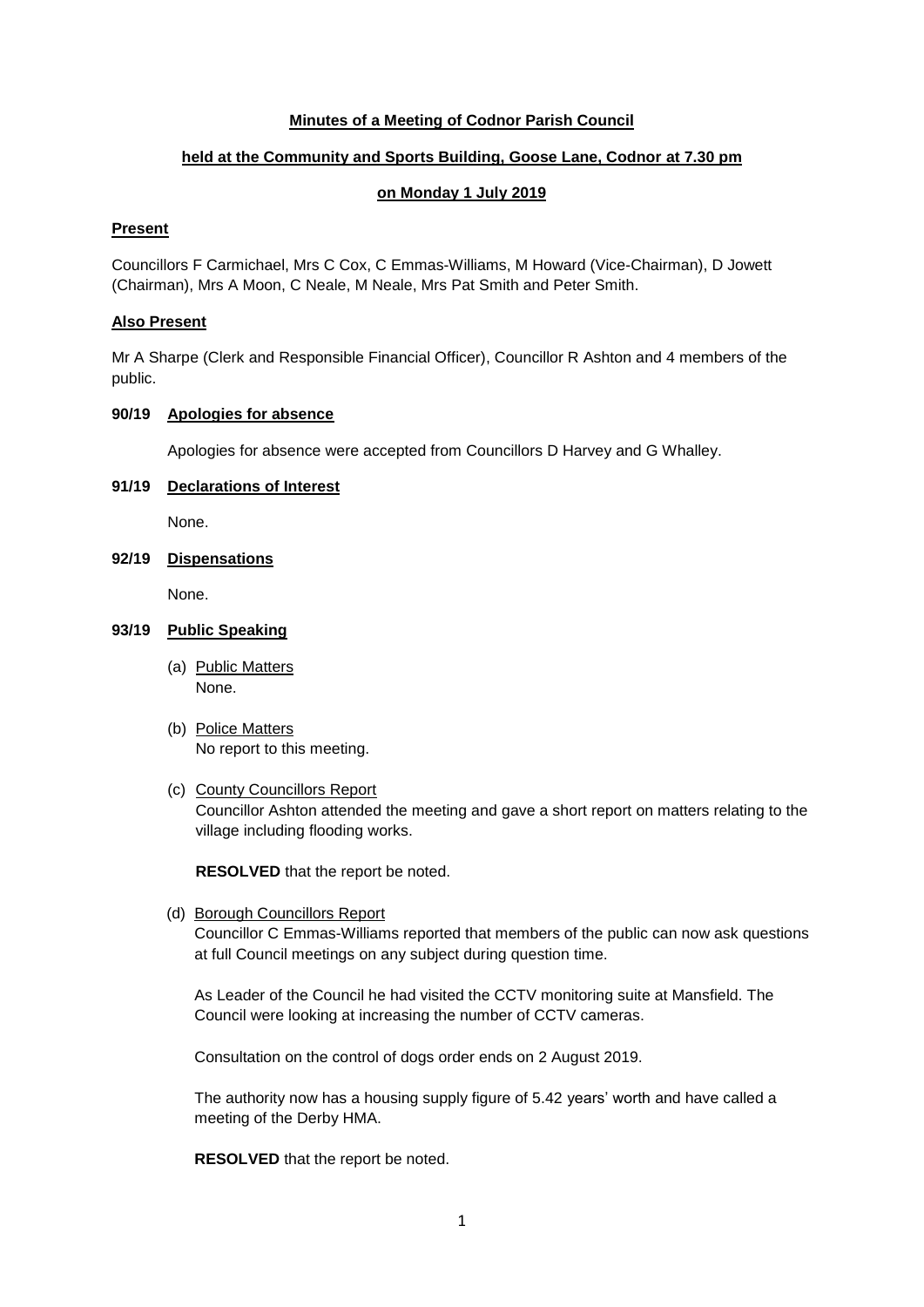# **94/19 Minutes**

**RESOLVED** that the minutes of the Meeting of the Parish Council held on 3 June 2019 be approved as a true record and signed by the Chairman.

#### **95/19 To determine if any items of business should be taken with the public excluded**

**RESOLVED** that no items be taken with the press and public excluded.

## **96/19 Chairman's Announcements**

The Chairman reminded Members that the Highfield Band concert would take place on 7 July 2019 at 2.30 pm.

On the same day Codnor Fete would commence at 1.00 pm.

The report was **NOTED**.

## **97/19 Leaders Report**

The Council Leader reported that he had checked with the supplier of the Parish councils Christmas lights and they are all LED.

The Council would be submitting its application for the Bonfire and Fireworks display to be held on 1 November 2019.

The Parish Council would also be reviewing the signage and infrastructure of our two car parks and looking at the possibility of providing electric vehicle charging points.

**RESOLVED** that the report be noted.

## **98/19 Parish Council – Items for Decision/Action**

(a) Applications for Financial Assistance/Grant.

Council noted a number of recent requests for financial assistance that had been received and indicated that they wished to review the grant application form and process so that sufficient information was received to fairly consider grant requests in future. In addition it was agreed that grants should be considered twice a year so that the budget could be monitored properly.

#### **RESOLVED** that –

- (1) As it was imminent a grant of £150 be paid to Amber Valley Rotary Club to help fund their event on this occasion but that the other requests be deferred to be part of the new process.
- (2) The Financial & Investment sub Committee consider a new grant application process for the future.
- (b) Market Place and surrounding area improvements update

Council noted the recent works that had been undertaken on the Market place and the surrounding areas and the positive feedback that had been received.

**RESOLVED** that the report be noted.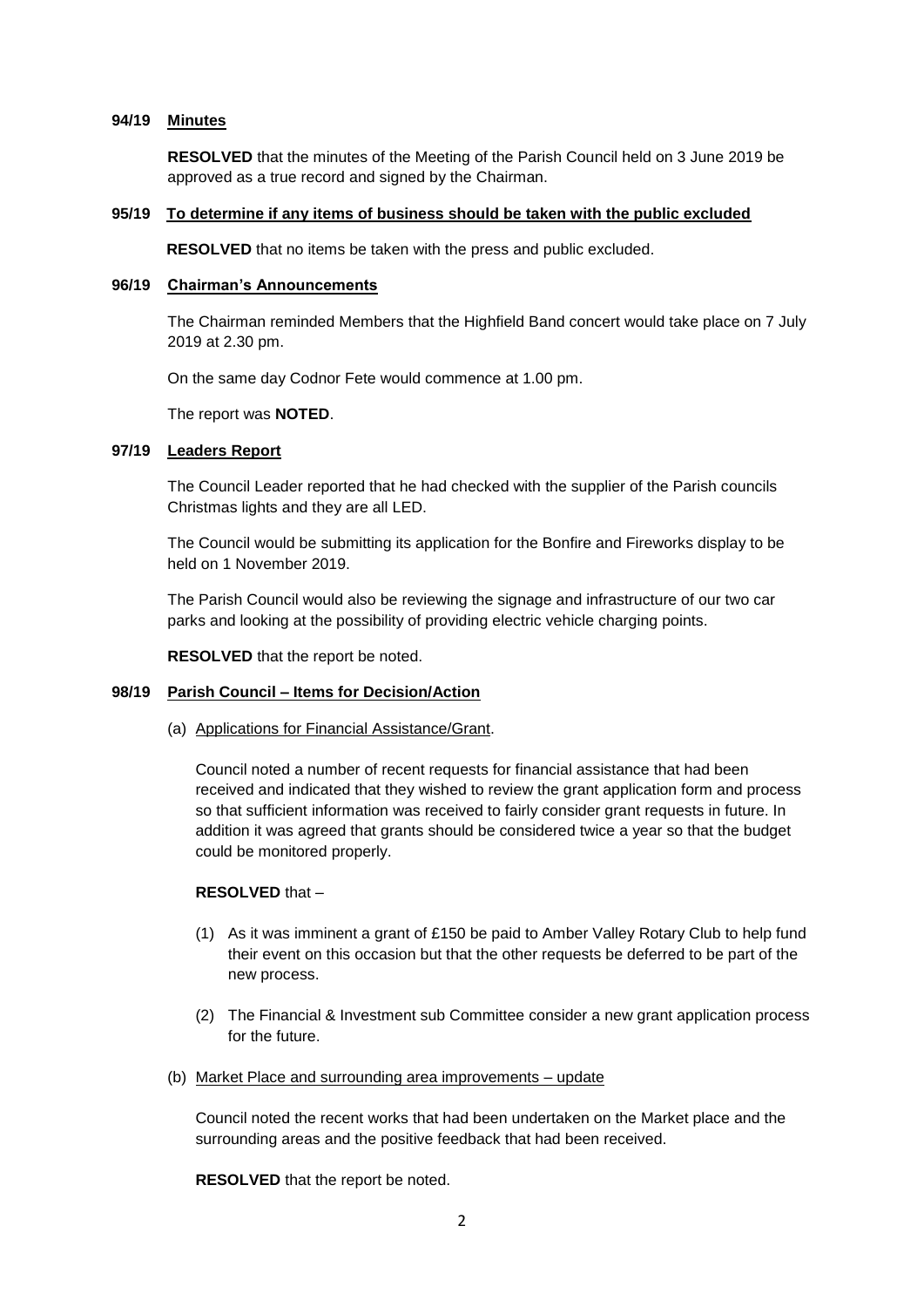(c) Civic Service 2020.

**RESOLVED** that it be noted that the Civic Service would be held on 20 February 2020.

(d) Councillor Training.

**RESOLVED** that the training course being held at Heanor Town Hall be noted.

(e) Emergency Motion on Climate Change.

Council discussed a motion on Climate Change.

### **RESOLVED** –

- (1) That this Council writes to request Amber Valley Borough Council to declare a Climate Emergency. Furthermore, it requests the Borough Council to become carbon neutral by 2030 and work with partners across the Borough, County and Region to deliver this new goal through all the relevant strategies.
- (2) Additionally the Parish Council will ensure that all our services and providers are environmentally friendly and request that the Borough Council do the same.
- (3) That an agenda item of "Environmental Issues" be included for all future Parish Council meetings.

### **99/19 Derbyshire Association of Local Councils**

Circular 8/2019 - Noted.

#### **100/19 Finance**

Council considered a schedule of payments, were updated on finances and received details of bank balances.

#### **RESOLVED** that the -

(1) Schedule of payments detailed below be approved.

| <b>Cheque</b>  | <b>Payee/Description</b>                       | <b>Nett</b> | <b>VAT</b> | <b>Gross</b> |
|----------------|------------------------------------------------|-------------|------------|--------------|
| <b>UT BACS</b> | D Hemsell - Website<br>Management Fee          | 200.00      | 0.00       | 200.00       |
| <b>UT BACS</b> | Tudor – Footpath<br>Maintenance                | 127.50      | 0.00       | 127.50       |
| <b>UT BACS</b> | Tudor - Painting Wooden<br><b>Planters</b>     | 95.25       | 0.00       | 95.25        |
| <b>UT BACS</b> | Tudor – Removal of Notice<br>Board - Crosshill | 30.00       | 0.00       | 30.00        |
| <b>UT BACS</b> | A Sharpe - Home Working<br>allowance.          | 52.00       | 0.00       | 52.00        |